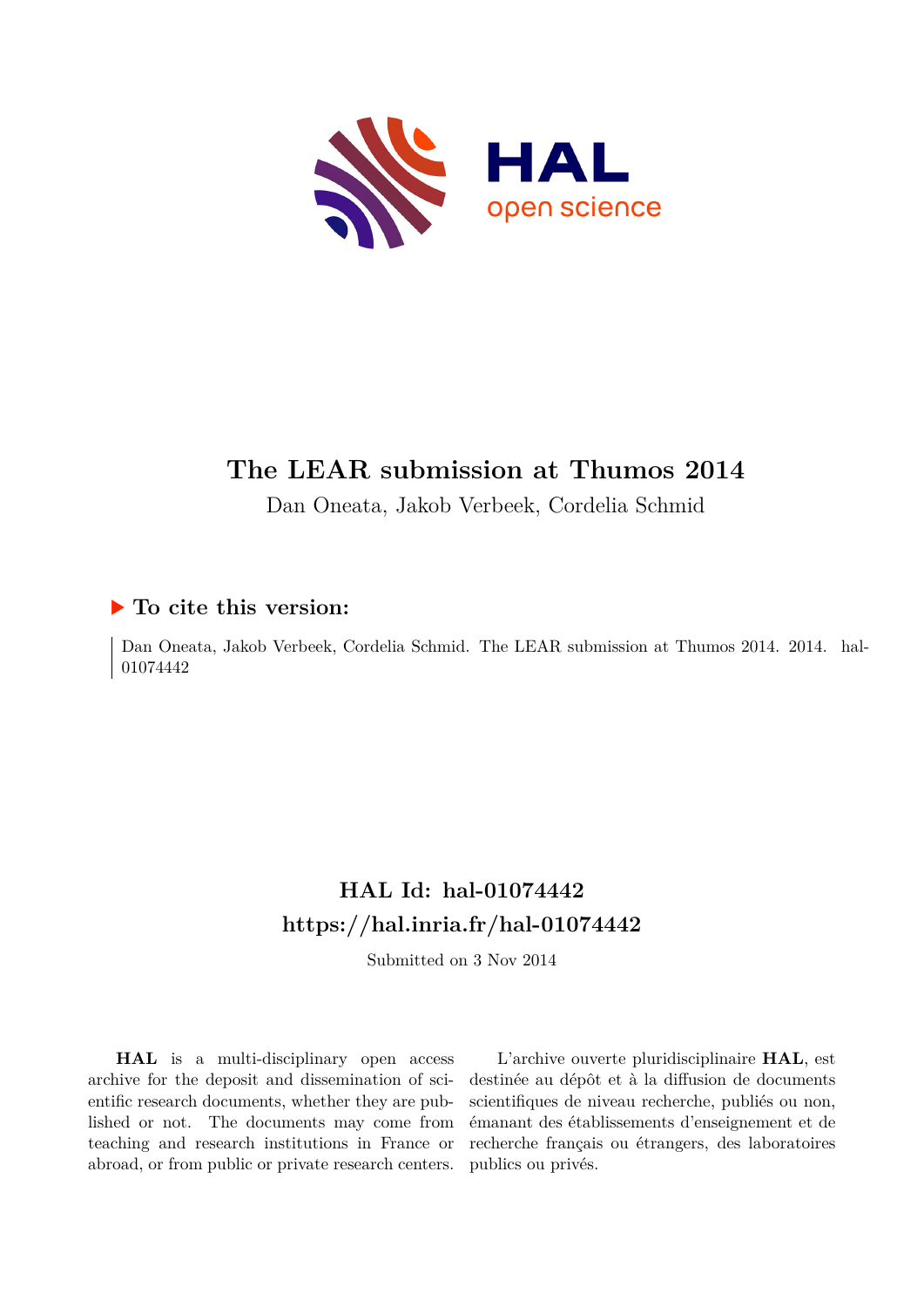## The LEAR submission at Thumos 2014

Dan Oneata, Jakob Verbeek, and Cordelia Schmid

Inria<sup>\*</sup>

Abstract. We describe the submission of the INRIA LEAR team to the THU-MOS workshop in conjunction with ECCV 2014. Our system is based on Fisher vector (FV) encoding of dense trajectory features (DTF), which we also used in our 2013 submission. This year's submission additionally incorporates staticimage features (SIFT, Color, and CNN) and audio features (ASR and MFCC) for the classification task. For the detection task, we combine scores from the classification task with FV-DTF features extracted from video slices. We found that these additional visual and audio feature significantly improve the classification results. For localization we found that using the classification scores as a contextual feature besides local motion features leads to significant improvements.

## 1 Introduction

This paper describes our entry in the THUMOS Challenge 2014. The goal of the THU-MOS Challenge is to evaluate action recognition approaches in realistic conditions. In particular the test data consists of untrimmed videos, where the action may be short compared to the video length, and multiple instances can be present in each video. For full details on the definition of the challenge, task, and datasets, we refer to the chal-lenge website [\[3\]](#page-7-0).

Below, we describe our systems for classification and detection in Section [2,](#page-1-0) and present experimental results in Section [3.](#page-3-0)

## <span id="page-1-0"></span>2 System description

We first describe our classification system to recognize untrimmed action videos in Section [2.1.](#page-1-1) The localization system presented in Section [2.2](#page-3-1) is similar, but trained to recognize temporally cropped actions instead of complete untrimmed videos. The detection system also exploits the classification scores obtained for complete videos as a contextual feature.

#### <span id="page-1-1"></span>2.1 Classification

For our classification system we build upon our winning entry in the THUMOS 2013 challenge. It is based on Fisher vector (FV) [\[8\]](#page-7-1) encoding of improved dense trajectory features [\[9\]](#page-7-2). As last year we use a vocabulary of size 256, rescale the videos to be at most 320 pixels wide, and skip every second frame when decoding the video.

<sup>⋆</sup> LEAR team, Inria Grenoble Rhone-Alpes, Laboratoire Jean Kuntzmann, CNRS, Univ. Greno- ˆ ble Alpes, France.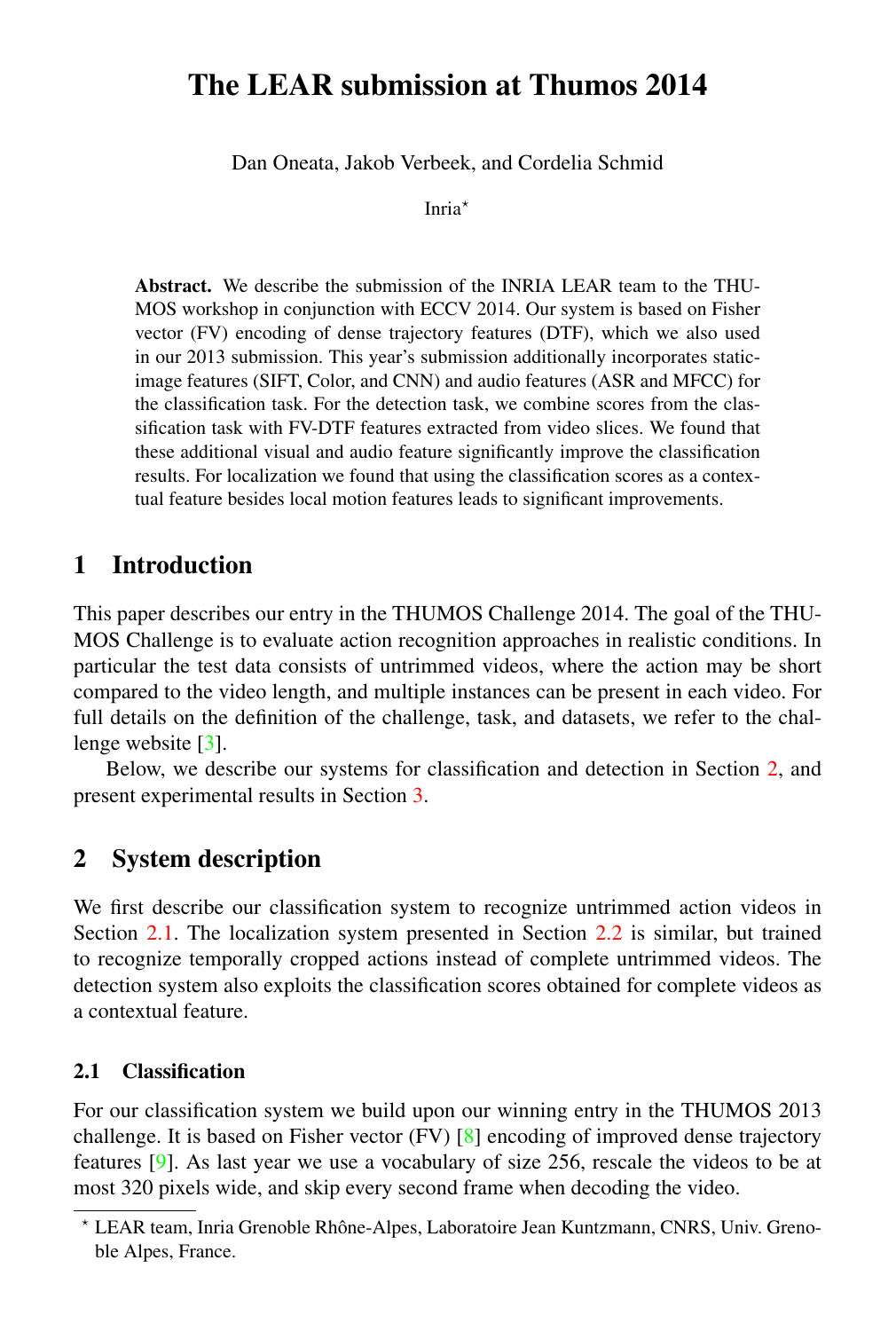Feature extraction. This year, we have added several new features that complement the motion-based features. We add static visual appearance information through the following features:

- 1. SIFT: we extract SIFT features [\[6\]](#page-7-3) on a dense multi-scale grid, and encode these in a FV using a vocabulary of size 1024. We extract SIFT on one frame out of 60, and aggregate all descriptors in a single FV.
- 2. Color: we extract color features based on local mean and variance of the color channels [\[1\]](#page-6-0) every 60-th frame, and encode them in a single FV with a vocabulary size 1024.
- 3. CNN: we extract a 4K dimensional feature using a convolutional network trained on the ImageNet 2010 Challenge data. We use the CAFFE implementation [\[2\]](#page-7-4), and retain the layer six activations after applying the linear rectification (which clips negative values to zero). We also experimented with using layer seven or eight, but found worse performance. We extract CNN features in every 10-th frame, and average them into a single video-wide feature vector.

In addition to the visual features, we also extract features from the audio stream:

- 1. MFCC: we down-sample the original audio track to 16 kHz with 16 bit resolution and then compute Mel-frequency cepstral coefficients (MFCC) with a window size of 25 ms and a step-size of 10 ms, keeping the first 12 coefficients of the final cosine transformation plus the energy of the signal. We enhance the MFCCs with their first and second order derivatives. The MFCC features are then aggregated into a FV with a vocabulary size of 256.
- 2. ASR: For ASR we used state-of-the art speech transcription systems available for 16 languages [\[4](#page-7-5)[,5\]](#page-7-6). The files were processed by first performing speaker diarization, followed by language identification (LID) and then transcription. The system for identified language was used if the LID confidence score was above 0.7, else an English system as used. The vast majority of documents were in English, with a number in Spanish, German, Russian, French as well as a few in 8 other languages. Therefore, we only used the English transcripts, and represent them using a bag-ofword encoding of 110K words.

Classifier training. To train the action classification models, we train SVM classifiers in a 1-vs-rest approach. We perform early fusion to the dense trajectory features, by concatenating FVs for the MHB, HOG, and HOF channels. Similarly we early fuse the two local image features: SIFT and color. We, then, learn a per-class late-fusion of the SVM classifiers trained on the early fusion channels and the CNN, MFCC, and ASR features.

We also investigated the effect of using different parts of the training data. The Train part consists of 13,320 trimmed action clips across the 101 action classes. The Validation part consists of 1,010 untrimmed videos across the 101 action classes (10 per class), which are representative for the test videos. Finally, the Background part consists of 2,500 untrimmed videos not corresponding to any of the action classes.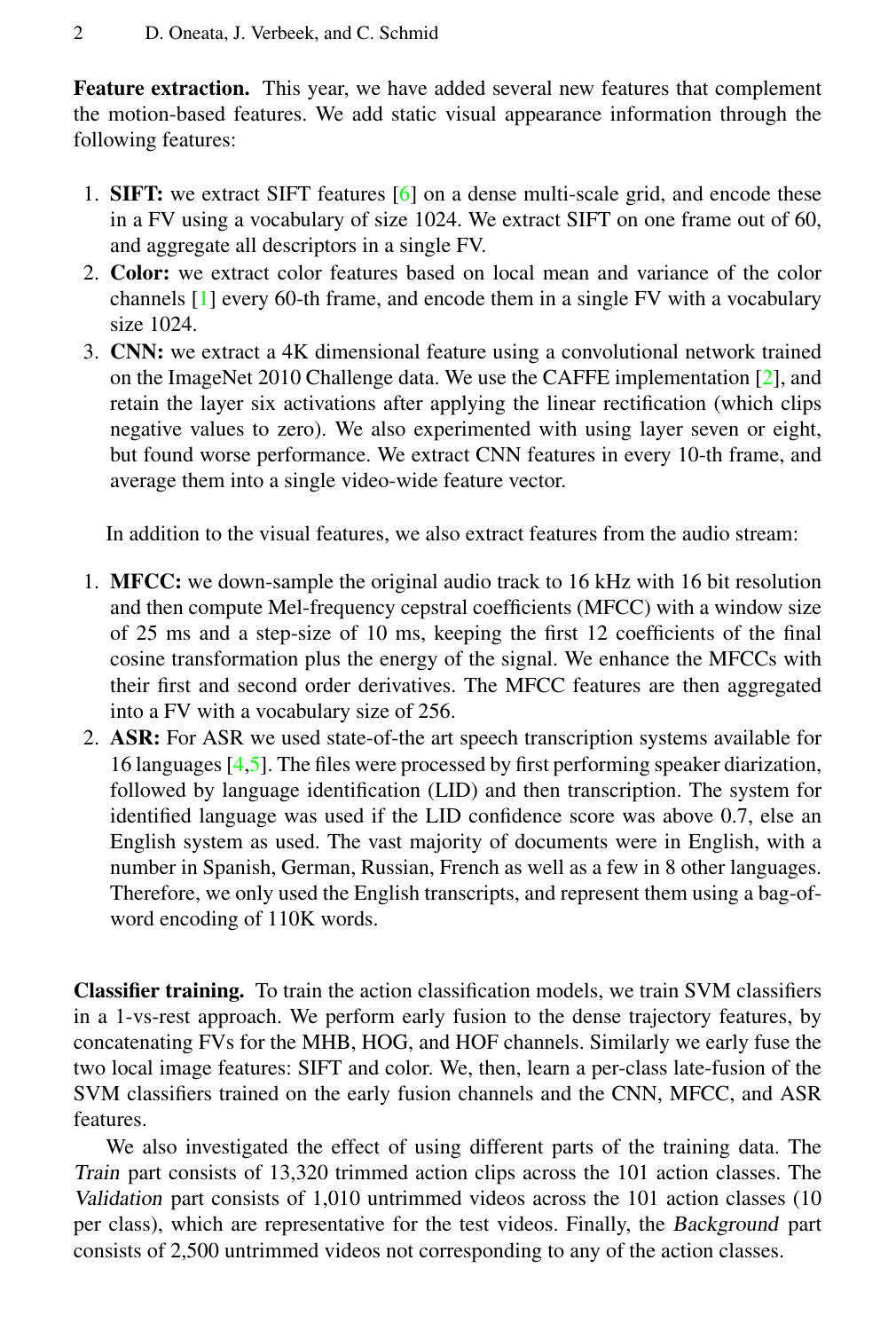#### <span id="page-3-1"></span>2.2 Localization

To assess our performance we split the 1010 videos from the Validation split into two equal parts; we used one of them as train split and the other one as test.

For the temporal action localization task we only use the dense trajectory features, since the remaining features are more likely to capture contextual information rather than information that can be used for precise action localization.

We train 1-vs-rest SVM classifiers, albeit using only trimmed action examples from the Train and Validation sets as positives. As negatives we use (i) all examples from other classes of the Train part of the data, (ii) all untrimmed videos in the Background part of the data, (iii) all untrimmed videos of other classes in the Validation part of the data, and (iv) all trimmed examples of other classes in the Validation part of the data. In addition we performed one round of hard-negative mining on the Validation set, based on a preliminary version of the detector, and used these as additional negatives.

For testing we use temporal detection windows with a duration of 10, 20, 30, 40, 50, 60, 70, 80, 90, 100, and 150 frames, which we slide with a stride of 10 frames over the video. After scoring the windows, we apply non-maximum suppression to enforce that non of the retained windows are overlapping.

Following [\[7\]](#page-7-7), we re-score the detection windows by multiplying the detection score by the duration of the window. This avoids a bias towards detecting too small video fragments. In addition, we experimented with a class-specific duration prior, estimated from the training data.

Finally, we combine the window's detection score with the video's classification score for the same action class. This pulls-in additional contextual information from the complete video that is not available in the temporal window features. We take a weighted average of these scores; the weight is determined using the Validation set.

### <span id="page-3-0"></span>3 Results

In this section we present experimental results obtained on the Validation set.

#### 3.1 Classification results

For the classification task we split the Validation set into 30 train/test folds. For each training fold we select 7 samples from each class, with the test fold containing the remaining 3 samples. We report the mean and the standard deviation of the mAP score across these 30 folds.

Table [1](#page-4-0) presents an evaluation of the invidual features. The results show that the visual features are the strongest, in particular the motion features. Combining features significantly improves the results, e.g. from 52.02% mAP for MBH, to 64.35% for MBH + HOF + HOG. When combining all features, we obtain 77.84% mAP. Interestingly, the high-level ASR feature brings more than 4% mAP improvement when all other features are already included.

Next, we evaluate the effect of using different parts of the training data and test on the held-out part of the validation set, see above descprition of the cross-validation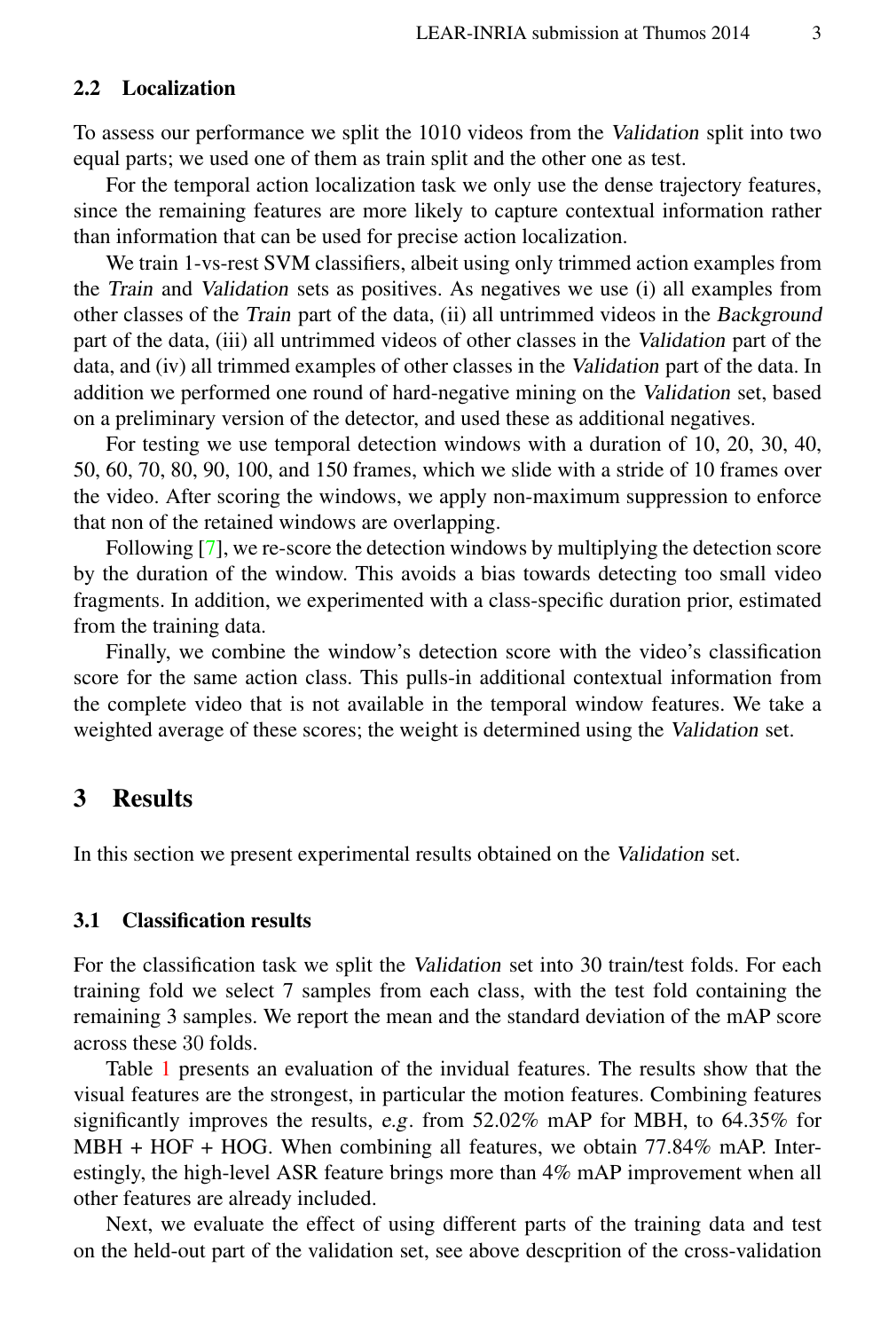| (a) | Feature     | mAP                    | (b) | Early fusion                                       | mAP              |  |
|-----|-------------|------------------------|-----|----------------------------------------------------|------------------|--|
|     | <b>MBH</b>  | $ 52.02 + 2.4 $        |     | $EF1: MBH + HOF + HOG$                             | $64.35 \pm 2.3$  |  |
|     | <b>HOF</b>  | $50.38 \pm 1.9$        |     | EF2: SIFT + Color                                  | $45.78 \pm 2.3$  |  |
|     | <b>HOG</b>  | $ 48.79 \pm 2.3 $      |     | Late fusion                                        |                  |  |
|     | <b>CNN</b>  | $ 48.42 \pm 2.0 $      |     | $LE1: EF1 + EF2$                                   | $69.62 \pm 2.18$ |  |
|     | Color       | $ 37.36 \pm 1.7 $      |     | $LE2: EF1 + EF2 + CNN$                             | $71.06 \pm 2.00$ |  |
|     | <b>SIFT</b> | $ 37.17 + 1.8 $        |     | LF3: EF1 + EF2 + CNN + MFCC                        | $73.65 \pm 1.90$ |  |
|     | <b>ASR</b>  | $[20.77 + 1.0]$        |     | $LF4: EF1 + EF2 + CNN + ASR$                       | $76.26 \pm 1.85$ |  |
|     |             | MFCC $ 18.97 \pm 1.5 $ |     | LF5: EF1 + EF2 + CNN + MFCC + ASR 77.84 $\pm$ 1.70 |                  |  |

<span id="page-4-0"></span>Table 1. Evaluation of individual features (a) and combinations (b) for the classification task.

| Validation |  |  |                                                                                         |
|------------|--|--|-----------------------------------------------------------------------------------------|
| Train      |  |  |                                                                                         |
| Background |  |  |                                                                                         |
| $LF5$ mAP  |  |  | $\left[ 70.40\pm1.6 68.74\pm2.2 77.84\pm1.7 67.94\pm1.9 67.90\pm2.2 77.70\pm1.8\right]$ |

<span id="page-4-1"></span>Table 2. Evaluation of different parts of the training data for the classification task.

procedure. The results in Table [2](#page-4-1) clearly show the importance of using both the trimmed (in Train) and untrimmed (in Validation) examples; untrimmed videos are important since these are representative of the test set, and the trimmed examples are important because they are roughly 10 times more of them. The videos in the Background set were not useful, probably because there are enough negative samples across the Train and Validation dataset. In conclusion, we used the Train and full Validation sets in our submitted classification results.

#### 3.2 Localization results

For our localization system we have to compute features and scores for many temporal windows, and this is much more costly than the classification of entire videos. Therefore, we first evaluated the effect of using only MBH or all three trajectory features, and the impact of using a smaller vocabulary of size 64 vs. using the one of size 256 used for classification. In these experiments we follow [\[7\]](#page-7-7), and rescore the windows using their duration. The first three rows of Table [3](#page-5-0) show that the performance drops significantly if we use a smaller vocabulary, or use only MBH features. Therefore, we keep all trajectory features and the vocabulary of size 256 in all remaining experiments.

In the remaining experiments in Table [3](#page-5-0) we consider the benefit of including the classification score as a contextual feature to improve the localization performance. The trade-off between the classification and detection score is determined cross-validation. The classification and detection scores are first normalized to be zero-mean and unit-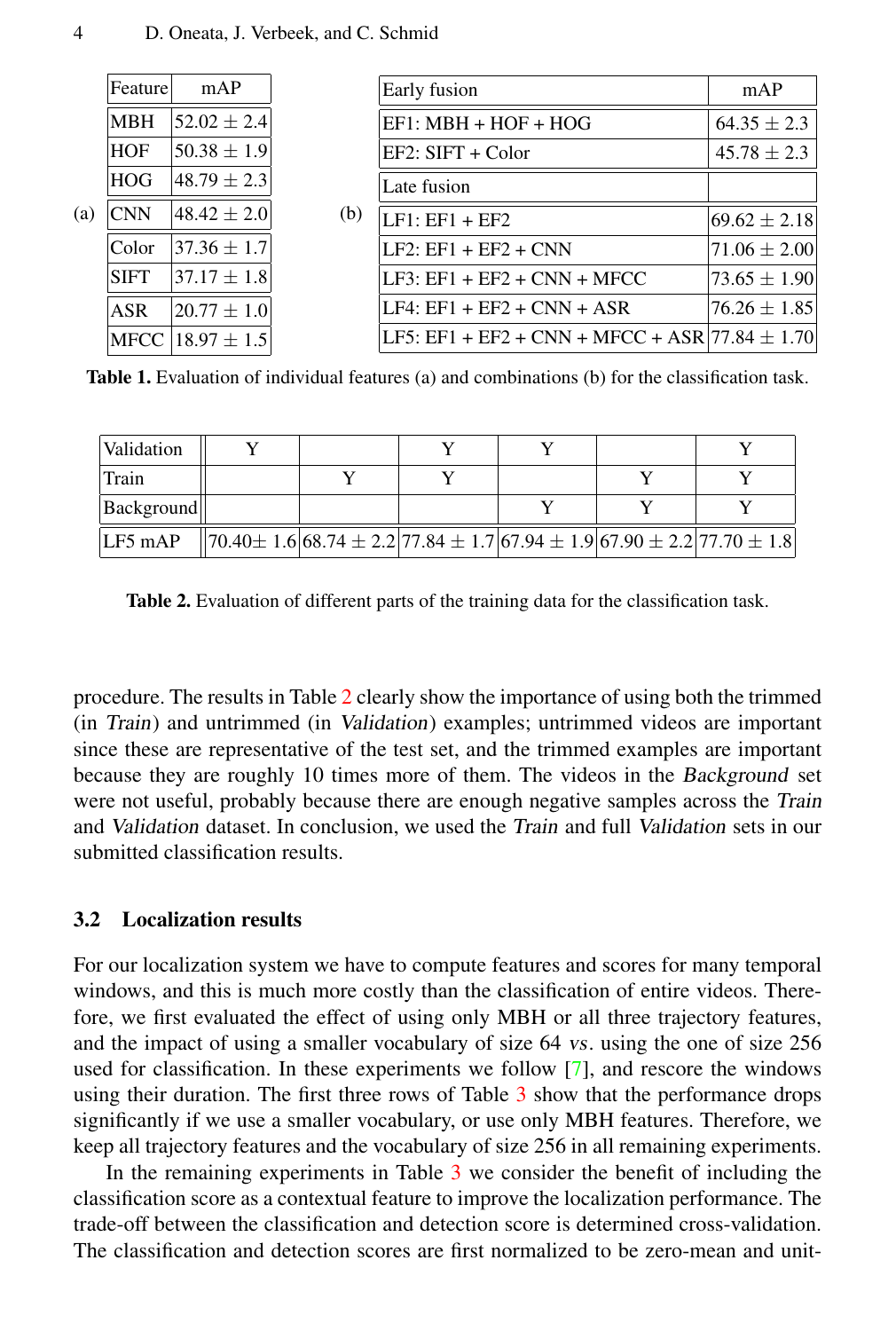| System                | Rescoring                                                                                         | Remarks                                 | mAP   |
|-----------------------|---------------------------------------------------------------------------------------------------|-----------------------------------------|-------|
| D1                    | clip duration                                                                                     | $K=64$ , MBH                            | 12.56 |
| D2                    | clip duration                                                                                     | $K=64$ , MBH + HOF + HOG                | 14.58 |
| D <sub>3</sub>        | clip duration                                                                                     | $K=256$ , MBH + HOF + HOG 19.17         |       |
| D3+C, $\lambda = 0.2$ | clip duration                                                                                     | Run#3                                   | 21.63 |
| D3+C, $\lambda = 0.2$ | class specific prior, $Train + Val$ .                                                             |                                         | 21.57 |
|                       | $D3+C$ , $\lambda = 0.25$ class specific prior, Validation                                        | $\left\vert \text{Run} \#1 \right\vert$ | 26.57 |
|                       | $ D3+ C^*, \lambda = 0.25 $ class specific prior, Validation   Run #2, C <sup>*</sup> visual-only |                                         | 26.52 |
| D <sub>3</sub>        | class specific prior, Validation                                                                  |                                         | 24.43 |

<span id="page-5-0"></span>Table 3. Evaluation of action localization using the detection (D) and classification (C) system. The combined score is a weighted average which weights the detection score by  $\lambda$  and the classification score by  $(1 - \lambda)$ .

variance so that the scores are comparable, and the combination weight has a natural interpretation. In the first experiment (row 4) we combine the best detector D3 (with mAP 19.17%) with the classification model using all our channels, which leads to an improved mAP of 21.63%. This is the system submitted as Run #3.

Instead of rescoring with the clip duration, we also considered rescoring with a class-specific prior on the duration (obtained using a histogram estimate). This leads to a similar performance of 21.57% mAP.

We observed a difference in the duration distribution of positive action instances in the Train and Validation part of the data, see Figure [1.](#page-6-1) This difference is explained by different annotation protocols and teams used to annotate these parts of the data. Therefore, we also considered using a prior estimate based on the validation data only. This leads to a significantly improved localization mAP of 26.57%. This is the system we submitted as Run #1.

Finally, submitted Run #2 is similar to Run #1, but is a vision-only run that excludes the MFCC and ASR audio features in the classification model. The system corresponding to the Run #2 obtains a performance of 26.52% mAP on our test split. Interestingly, in this case the audio features do not have a signifiant impact. To verify that the detection still benefits from the classifier when using the stronger prior, we also include a last run that uses this prior without the classification score (last row). This leads to a reduction in performance to 24.43%, showing that global video context is useful in the localization task, even when using the strong prior on duration.

### 4 Conclusion

In this notebook paper we have described our submission to the THUMOS 2014 Challenge, and presented an experimental evaluation of its components. Our main findings are as follows. (i) Additional visual and audio features significantly improve over a system based on dense trajectory features only (as we used in our winning entry in the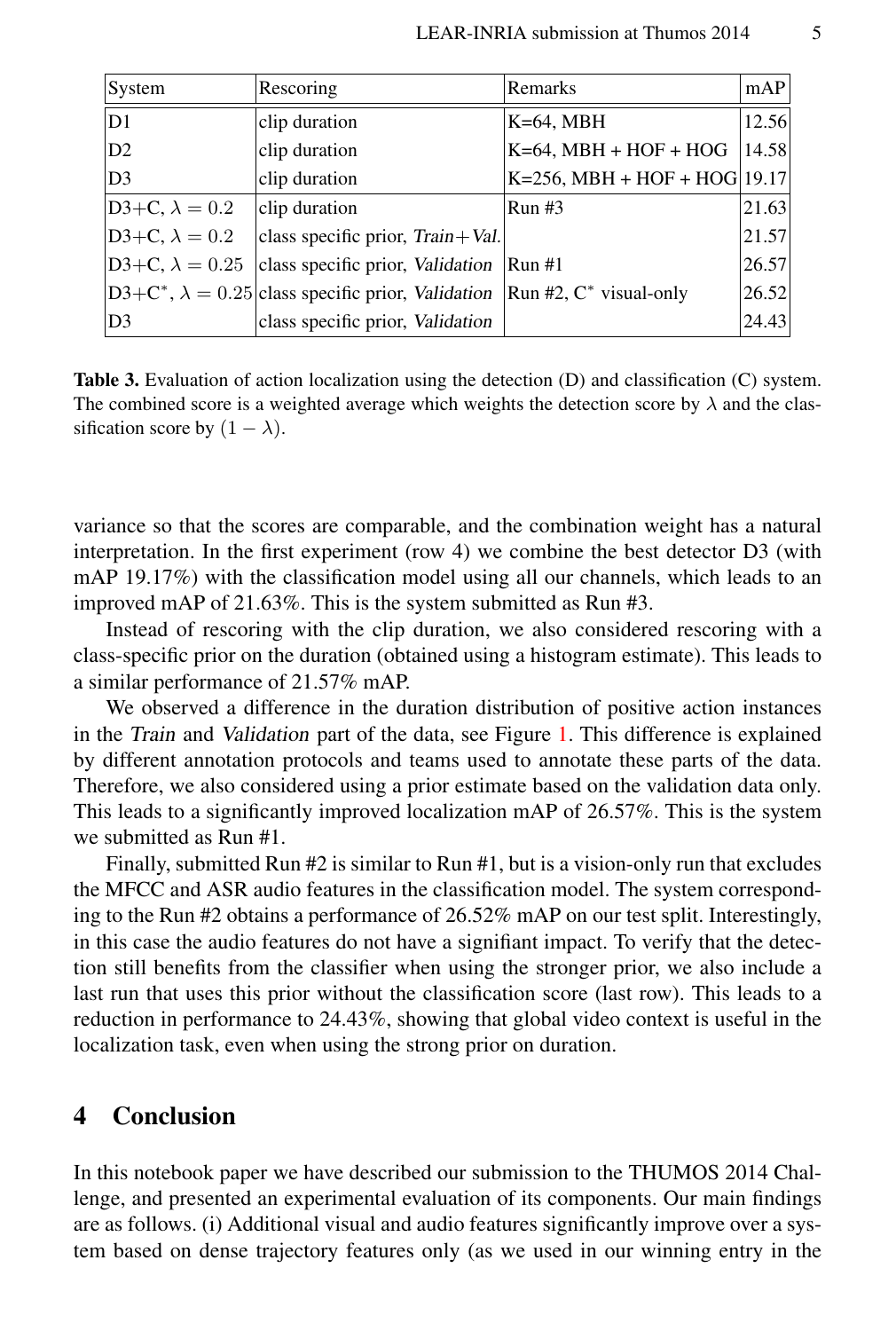

<span id="page-6-1"></span>Fig. 1. Duration histograms of positive action instances across the 20 classes used for localization for the Train (left) and Validation (right) part of the data.

2013 THUMOS Challenge). This improved our results from 64.35% mAP to 77.84% mAP in our evaluation. (ii) For action classification in untrimmed videos it is beneficial to include representative untrimmed training videos in addition to trimmed action examples. This improved our results from 68.74% mAP to 77.84% mAP in our classification experiments. (iii) For action localization in untrimmed videos it is beneficial to use global video features, which we included in the form of the video classification scores. This improved our results from 19.17% mAP to 21.63% mAP in our localization experiments. (iv) For action localization it is important to include a rescoring based on the clip duration, a class specific prior estimated from the validation data worked best and improved our results from 21.63% mAP to our best result of 26.57%.

## Acknowledgements

We would like to express our gratitude to Lori Lamel and Jean-Luc Gauvain of the CNRS LIMSI laboratory<sup>[1](#page-6-2)</sup> for providing the ASR transcripts. The ASR systems were partially developed within the Quaero program.<sup>[2](#page-6-3)</sup> We also would like to thank the Fraun-hofer Institute<sup>[3](#page-6-4)</sup>, our partner in the EU project AXES<sup>[4](#page-6-5)</sup>, for providing the MFCC code. This work was partly supported by the European integrated project AXES and the ERC advanced grant ALLEGRO.

## References

<span id="page-6-0"></span>1. Clinchant, S., Renders, J.M., Csurka, G.: Trans-media pseudo-relevance feedback methods in multimedia retrieval. In: Advances in Multilingual and Multimodal Information Retrieval (2008)

<span id="page-6-2"></span><sup>1</sup> <http://www.limsi.fr/tlp>

<span id="page-6-3"></span><sup>2</sup> <http://www.quaero.org>

<span id="page-6-4"></span><sup>3</sup> <http://mmprec.iais.fraunhofer.de>

<span id="page-6-5"></span><sup>4</sup> <http://www.axes-project.eu>